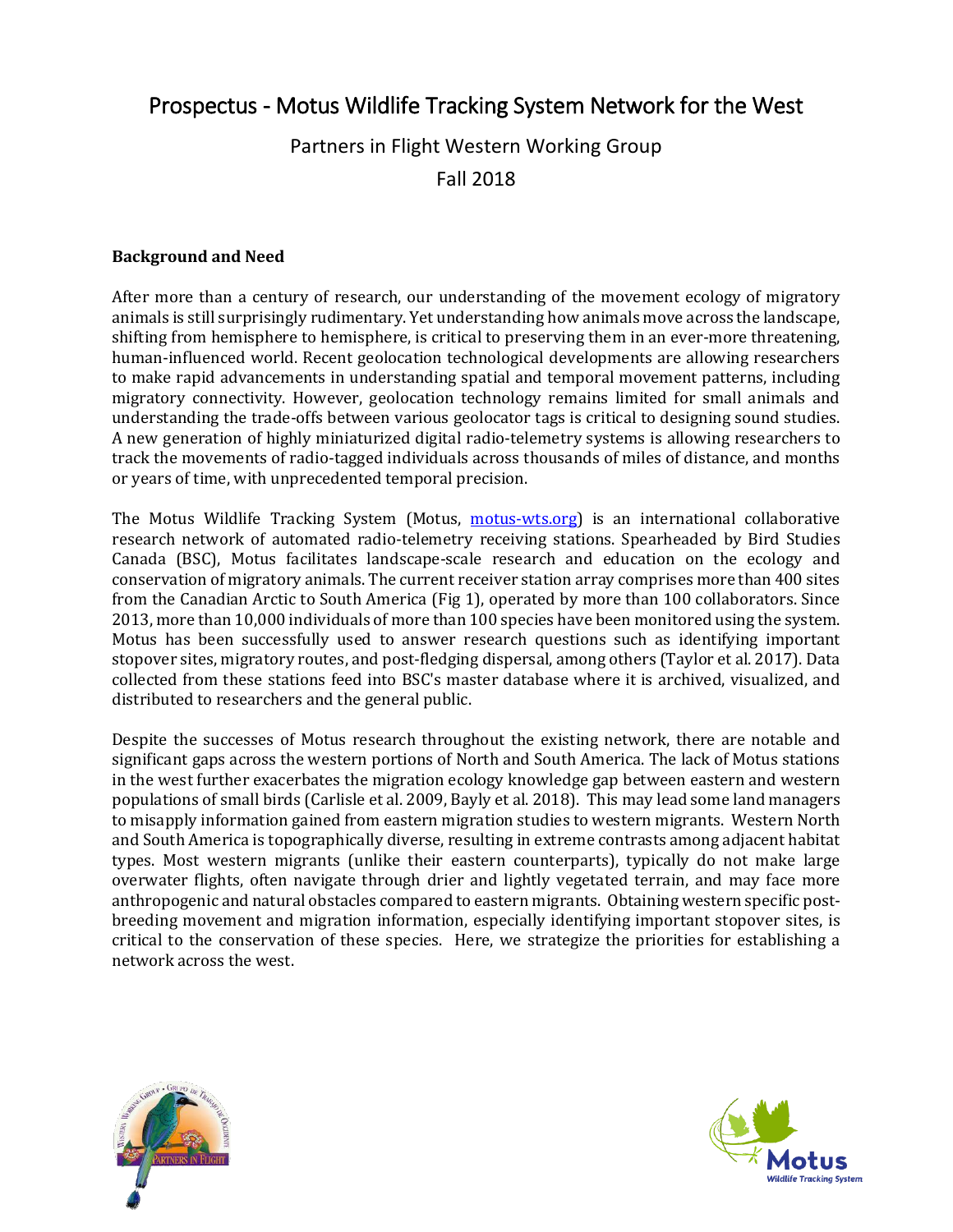Building on the success of the Motus Wildlife Tracking System Network in the east, we propose to expand the use of this technology to meet pressing information needs for western birds to inform conservation actions within the next decade.

### **The Western Motus Network**

The geography of the western network will include western provinces and territories in Canada, eleven western states of the United States southward through the western states of Mexico, and the Pacific-slope regions of Central and South America. Because the network is made up of collaborators, the placement of stations will largely be determined by independent research goals. However, we also propose strategic placement of stations to address larger scale questions. Thus, collaborators can contribute to site-specific research needs, broad scale objectives, or both.



Figure 1. Motus stations (yellow dots) 2014- 2017 in North, Central, and South America and proposed western network (blue line).



Figure 2. Projected Motus stations likely to be established by 2021 at the completion of Phase 1 (see below).

The Partners in Flight Western Working Group is well positioned to build the western Motus network, with a proven track record of westwide collaborative projects and international collaboration.



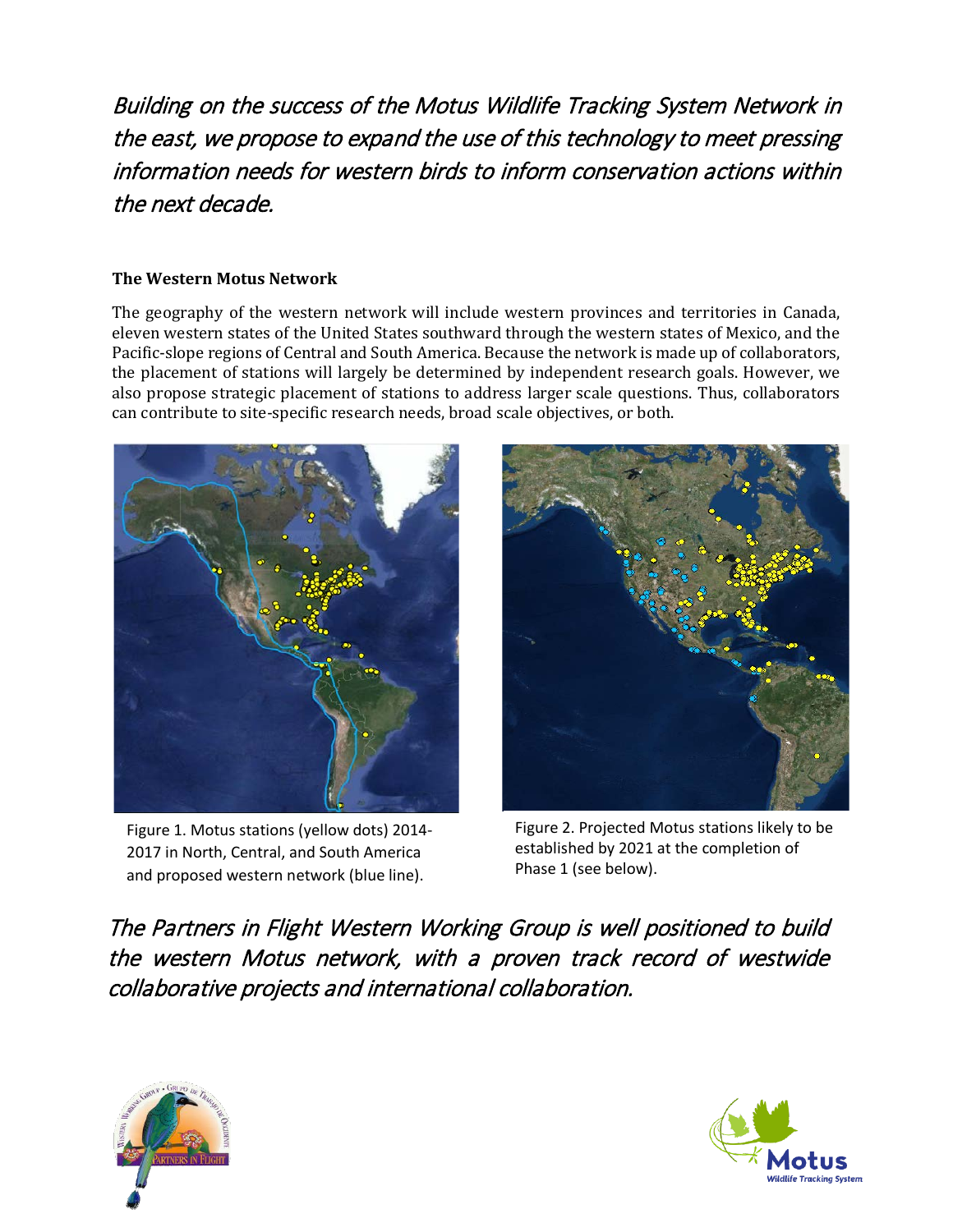

Photos © James Livaudais 2018

### **Phase 1 (2019-2021)**

### *Begin to build the network and meet short-term landbird and shorebird objectives. Expand the partnership to include bats and insects.*

The short-term objectives will fill critical information gaps for priority bird species. Collaborators are currently considering integrating Motus technology into ongoing research programs for the following priority landbird and shorebird species: Bank Swallow, Common Nighthawk, McCown's Longspur, Chestnut-collared Longspur, Oregon Vesper Sparrow, Sagebrush Sparrow, Bell's Sparrow, Brewer's Sparrow, Tri-colored Blackbird, Sage Thrasher, Swainson's Thrush, Willow Flycatcher, Gray Flycatcher, Yellow-breasted Chat, Yellow Warbler, Yellow-billed Cuckoo, Western Sandpiper, Sanderling, Semipalmated Sandpiper, Semipalmated Plover, Dunlin, Short-billed Dowitcher, Snowy Plover, and Mountain Plover.

While specific research questions addressed by Motus will vary by species, the following six areas of study are needed for most landbirds and shorebirds:

- 1. Arrival and departure times on breeding grounds
- 2. Overwinter survival
- 3. Stopover duration
- 4. Regional and site level stopover and molt-migrant fidelity
- 5. Post-fledgling survival and dispersal
- 6. Breeding habitat use

In addition to erecting receiver stations to meet site-specific collaborator goals, the partnership will look for opportunities for establishing stations wherever possible in building the western network. For example, collaborators that manage land may be interested in establishing a station to contribute to the network and gather passive information about their site. Other collaborators may be interested in establishing a station for educational purposes.

We will explore funding strategies that are based on 1. Site-specific research goals, 2. Establishment of the network, and 3. Landowner objectives. This multi-faceted approach will allow us to achieve our short-term goals as well as provide the groundwork for the network.